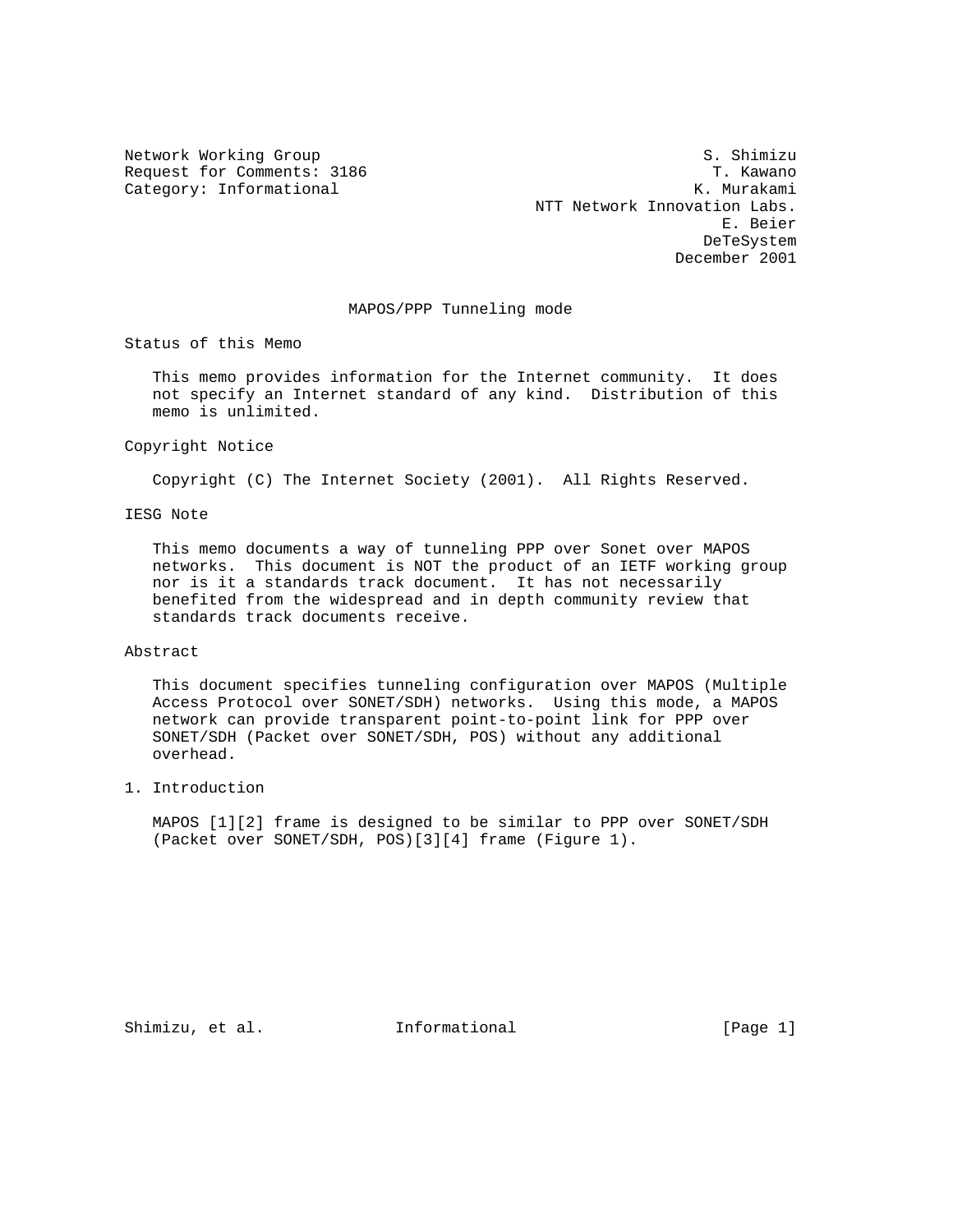a) MAPOS frame header (version 1)

| Address | Control   Protocol      |  |
|---------|-------------------------|--|
| 8 bits  | fixed, $0x03$   16 bits |  |
|         |                         |  |

b) MAPOS frame header (MAPOS 16)

| Address | Protocol |
|---------|----------|
| 16bits  | 16 bits  |
|         |          |

c) PPP frame header

|                                        | Address   Control   Protocol |  |
|----------------------------------------|------------------------------|--|
| $\int$ fixed, 0xFF fixed, 0x03 16 bits |                              |  |
|                                        |                              |  |

Figure 1. Header similarity of MAPOS frame and POS frame

 This means that a MAPOS network can easily carry POS frames with no additional header overhead by rewriting only 1 or 2 octets. PPP tunneling configuration over MAPOS networks (MAPOS/PPP tunneling mode) provides for efficient L2 multiplexing by which users can share the cost of high speed long-haul links.

 This document specifies MAPOS/PPP tunneling mode. In this mode, a MAPOS network provides a point-to-point link for those who intend to connect POS equipment. Such link is established within a MAPOS switch, or between a pair of MAPOS switches that converts between POS header and MAPOS header for each L2 frame.

 Chapter 2 describes the specification in two parts. First part is user network interface (UNI) specification and the second part is operation, administration, management and provisioning (OAM&P) description. Other issues such as congestion avoidance, end-to-end fairness control are out of scope of this document.

 Implementation issues are discussed in Chapter 3. Security considerations are noted in Chapter 4.

Shimizu, et al. **Informational** [Page 2]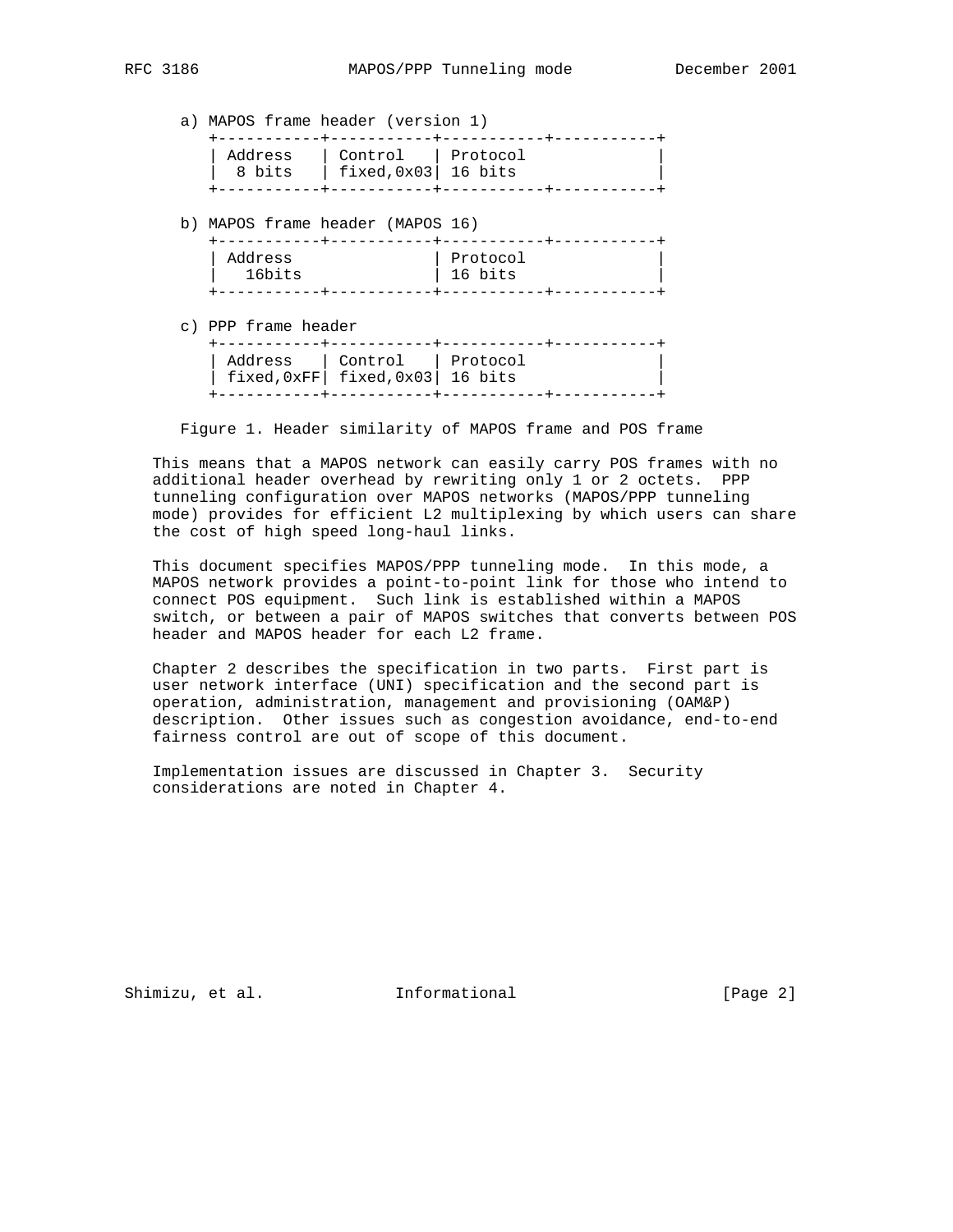# 2. MAPOS/PPP tunneling mode

# 2.1 Overview

 MAPOS/PPP tunneling mode is based on header rewriting. Figure 2. shows an example of MAPOS/PPP tunneling mode. The MAPOS network uses MAPOS 16 [2] in this example. Consider a tunneling path between customer premise equipment (CPE) A and CPE B which are industry standard POS equipment. The ingress/egress MAPOS switches A/B assigns unique MAPOS addresses (0x0203 and 0x0403) to the CPEs. These MAPOS addresses are used in the MAPOS network, for frame forwarding between CPE A and CPE B. NSP [5] will not be running between the CPEs and the switches in this case.

 MAPOS switch A rewrites the first 2 octets of every frame from CPE A, which are fixed as 0xFF and 0x03, to the MAPOS address of its peer, which is 0x0403. Frames are forwarded by the MAPOS network and arrives at the egress MAPOS switch B which rewrites the first 2 octets to their original values. If MAPOS v1 [1] is used in the MAPOS network, only the first octet is rewritten.



Figure 2. MAPOS/PPP tunneling mode

 The tunneling path between the two CPEs is managed by the ingress/egress MAPOS switches.

2.2 User-Network Interface(UNI)

2.2.1 Physical Layer

 For transport media between border MAPOS switch and CPE, SONET/SDH signal is utilized. Signal speed, path signal label, light power budget and all physical requirements are the same as those of PPP over SONET/SDH [3].

Shimizu, et al. **Informational** [Page 3]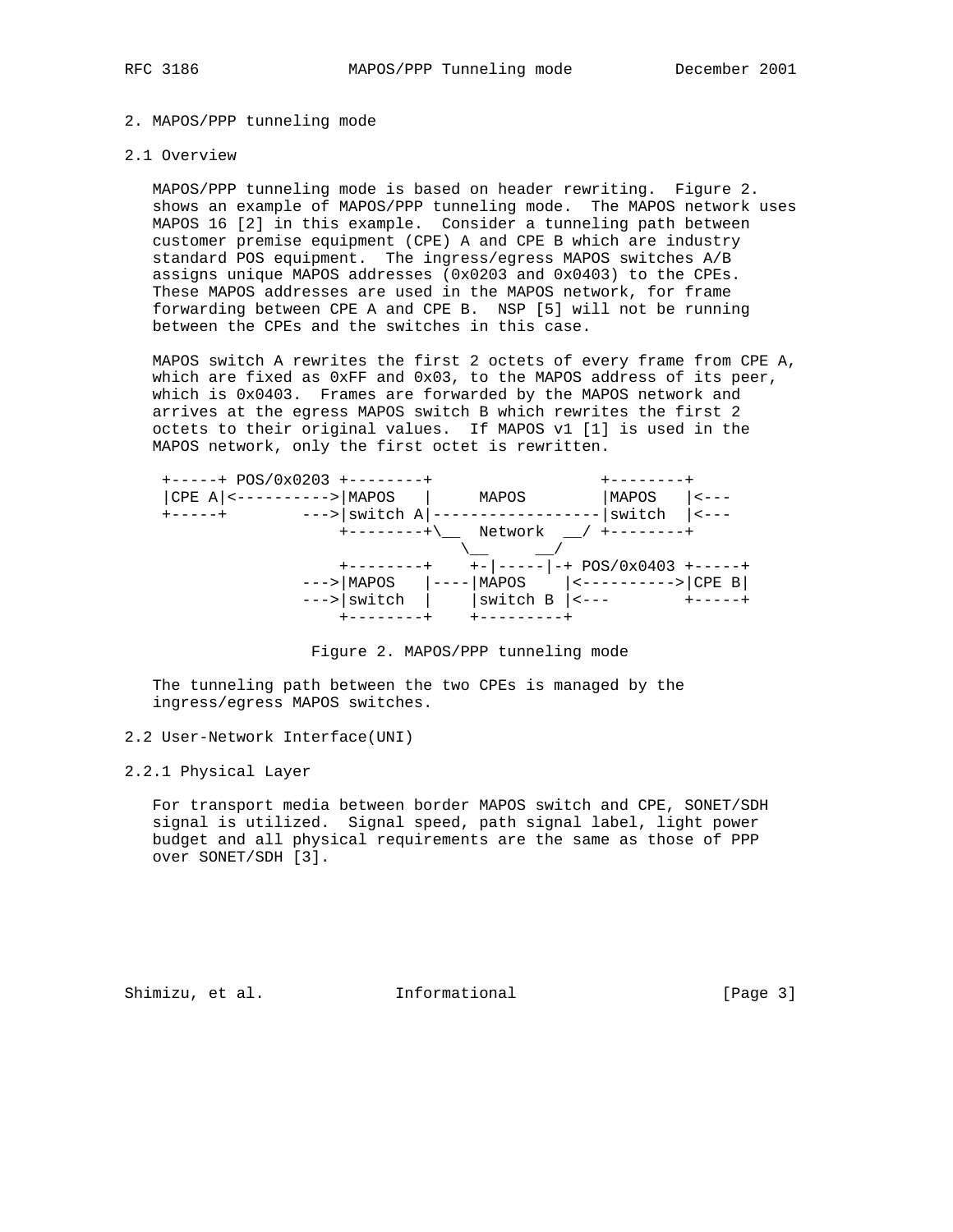SONET/SDH overheads are terminated at the ingress/egress switches. SONET/SDH performance monitors and alarms are used for the link management between a CPE and the switch. Inter-switch links are similarly managed by SONET/SDH monitors and alarms.

 A CPE should synchronize to the clock of the border MAPOS switch. The corresponding port of the MAPOS switch uses its internal clock. When the CPE is connected to the MAPOS switch through SONET/SDH transmission equipment, both should synchronize to the clock of the SONET/SDH transmission equipment.

2.2.2 Link layer

 Link layer framing between CPE and MAPOS switch also follows the specification of PPP over SONET/SDH [3].

 HDLC operation including byte stuffing, scrambling, FCS generation is terminated at the ingress/egress switch. In a MAPOS switch, HDLC frame [4] is picked up from a SONET/SDH payload and the first octet (HDLC address) for MAPOS v1 [1], or the first two octets (HDLC address and control field) for MAPOS 16 [2] are rewritten. The operation inside the border switch is as follows:

From CPE (Ingress Switch receiving):

 SONET/SDH framing -> X^43+1 De-scrambling -> HDLC Byte de-stuffing -> HDLC FCS detection (if error, silently discard) -> L2 HDLC address/control rewriting (0xFF -> MAPOS v1 destination address, or 0xFF03 -> MAPOS 16 destination address) -> MAPOS-FCS generation -> HDLC Byte stuffing -> X^43+1 Scrambling -> SONET/SDH framing To CPE (Egress Switch transmitting): SONET/SDH framing

 -> X^43+1 De-scrambling -> HDLC Byte de-stuffing -> MAPOS-FCS detection (if error, silently discard) -> L2 HDLC address/control rewriting (MAPOS v1 address -> 0xFF, or MAPOS 16 address -> 0xFF03) -> HDLC FCS generation -> HDLC Byte stuffing -> X^43+1 Scrambling -> SONET/SDH framing

Shimizu, et al. 1nformational 1999 [Page 4]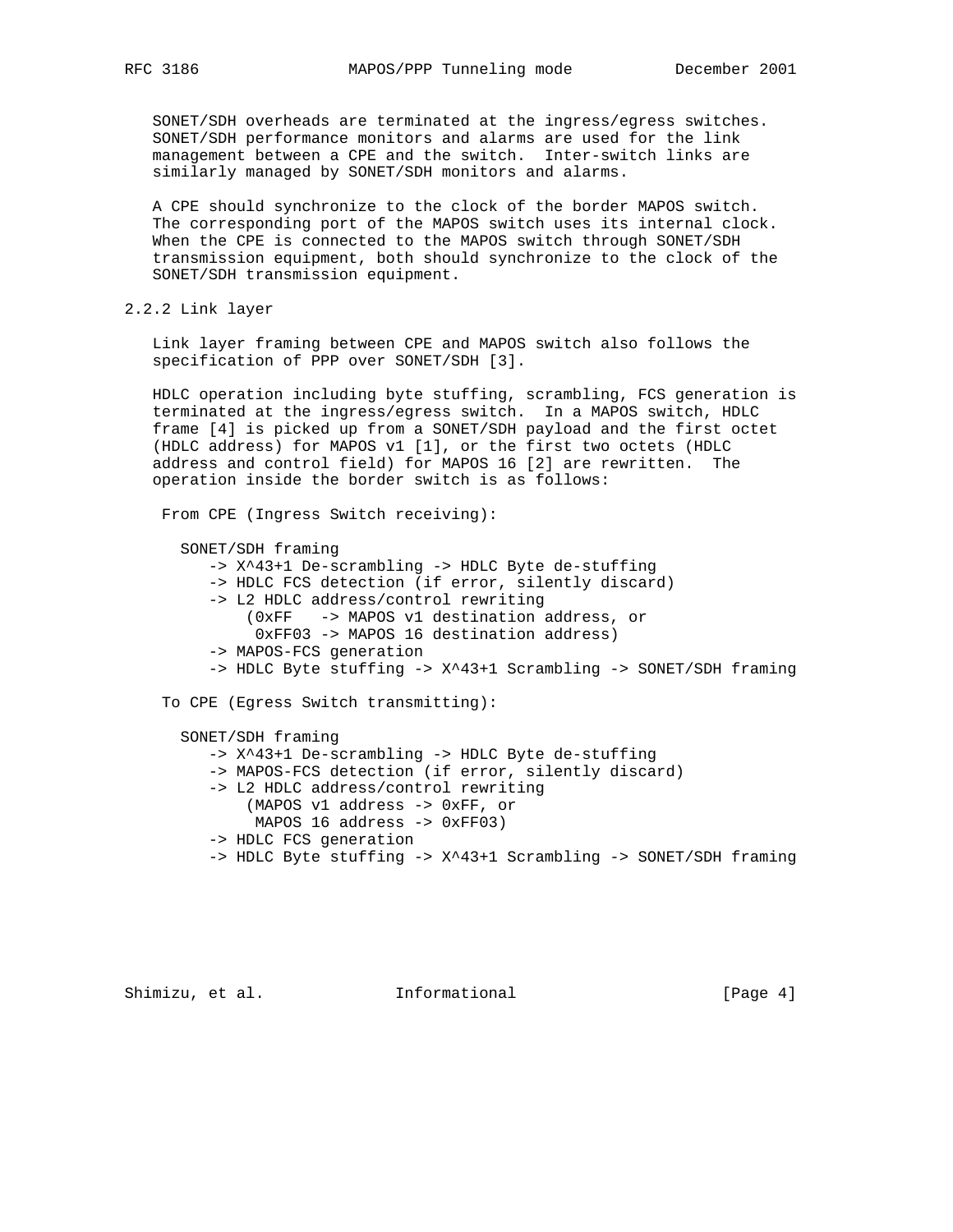For STS-3c-SPE/VC-4, non-scrambled frame can be used for compatibility with RFC 1619. However, the use of 32bit-CRC and X^43+1 scrambling is recommended in RFC2615 [3] and for MAPOS networks.

 Maximum transmission unit (MTU) of the link must not be negotiated larger than MAPOS-MTU which is 65280 octets.

 Figure 3 shows a CPE-side L2 frame and the converted frame in the ingress/egress MAPOS switches. Note that the MAPOS/PPP tunneling mode is not a piggy-back encapsulation, but it is a transparent link with no additional header overhead.

```
 <--- Transmission
```

| Flaq<br>01111110 | Address | Control<br>00000011                        | Protocol<br>16 bits |                                     |
|------------------|---------|--------------------------------------------|---------------------|-------------------------------------|
| Information      | $\star$ | Padding  HDLC FCS<br> 16/32 bits  01111110 | Flaq                | Inter-frame Fill<br>or next Address |

(a) HDLC frame from/to CPE

<--- Transmission

| Flaq<br>01111110 | MAPOS Destination<br>$0xxxxxx0$   $xxxxxxx1$   16 bits<br>----------+---------- |                                 | Protocol |                                     |
|------------------|---------------------------------------------------------------------------------|---------------------------------|----------|-------------------------------------|
|                  | Information   Padding   MAPOS FCS  <br>$\ast$                                   | $ 16/32 \text{ bits}  01111110$ | Flaq     | Inter-frame Fill<br>or next Address |

(b) Converted MAPOS 16 frame, forwarded in MAPOS networks

Figure 3. HDLC frame from/to CPE and its conversion

2.3 Operation, Administration, Management and Provisioning (OAM&P)

2.3.1 MAPOS/PPP mode transition

 When a port of MAPOS switch is configured to PPP tunneling mode, at least the following operations are performed in the switch.

a) Disable NSP [5] and SSP [6] (for the port, same below)

b) Disable MAPOS broadcast and multicast forwarding

Shimizu, et al. 1nformational 1999 [Page 5]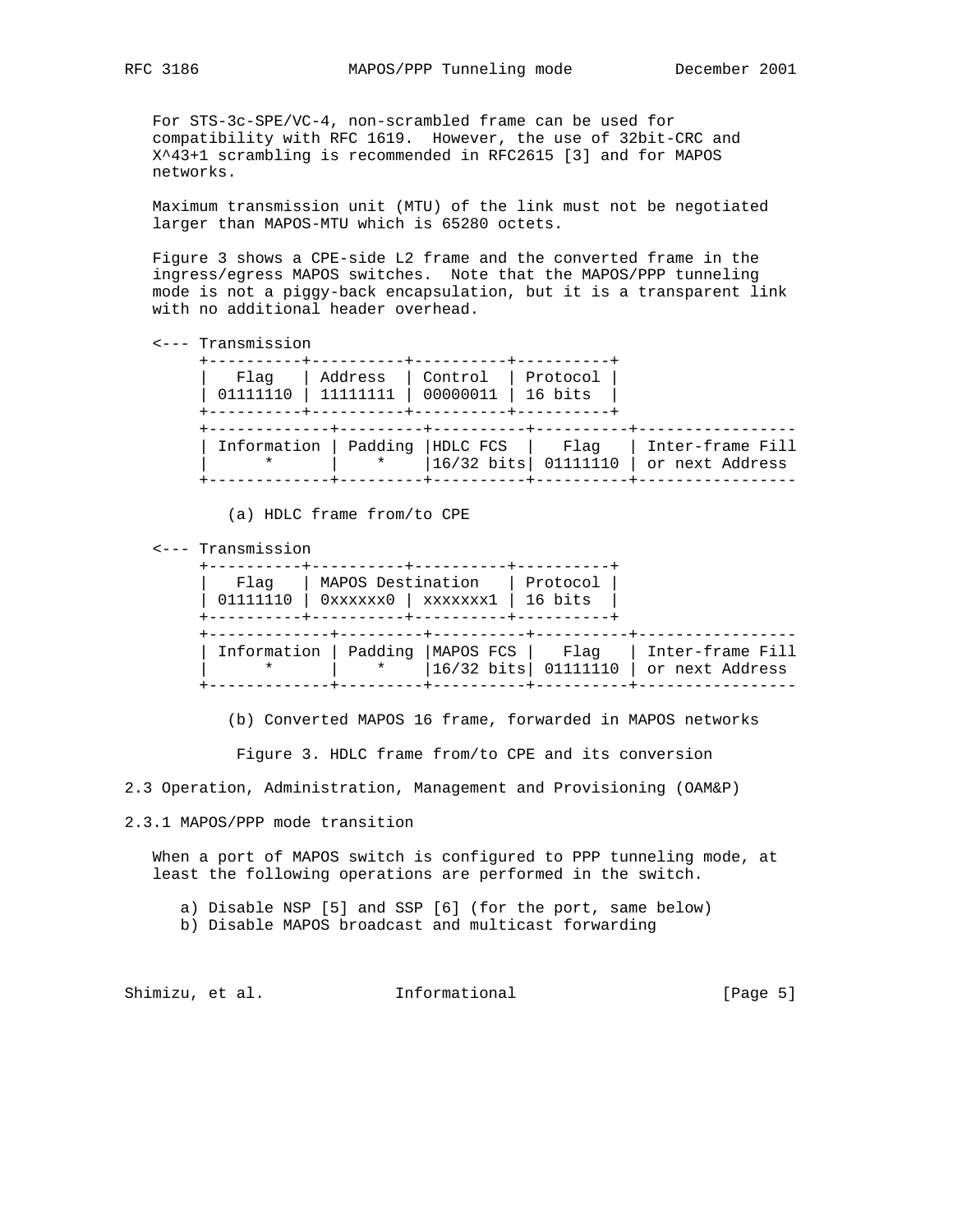- c) Reset the Path Signal Label (C2) to 0x16 if X^43+1 scrambling is used. The value 0xCF is used for non-scrambled OC3c signal.
- d) Enable header rewriting function to specified destination address

 When the port is configured back to MAPOS mode, reverse order of the operations above are performed. That means;

- a) Disable header rewriting function (for the port, same below)
- b) Reset the Path Signal Label (C2) to MAPOS default (0x8d)
- c) Enable MAPOS broadcast and multicast forwarding
- d) Enable NSP and SSP

 SONET/SDH alarms (B1/B2/B3 error exceeding, SLOF, SLOS, etc.) should not affect this transition. Figure 4 shows mode transition described above.

| [MAPOS mode]                       |                           |
|------------------------------------|---------------------------|
|                                    |                           |
| (Disable NSP)                      | (Enable NSP)              |
| (Disable SSP)                      | (Enable SSP)              |
| (Disable Broadcast/                | (Enable Broadcast/        |
| Multicast forwarding)              | Multicast forwarding)     |
| (C2-byte setting to 0x16 or 0xcf)  | (C2-byte setting to 0x8d) |
| (Enable Header Rewriting function) | (Disable Header Rewriting |
|                                    | function)                 |
|                                    |                           |
|                                    |                           |

Figure 4. MAPOS/PPP tunneling mode state transition diagram

#### 2.3.2 Path Establishment

A MAPOS/PPP tunneling path is established by following steps.

- a) Choose MAPOS address pair on both ingress/egress switches and configure their ports to PPP tunneling mode (see 2.3.1).
- b) When the routes for both directions become stable, the tunneling path is established. The link between the CPEs may be set up at that moment; PPP LCP controls are transparently exchanged by the CPEs.

 To add a new path, operators should pick unused MAPOS address-pair. They may be determined simply by choosing switches and ports for each CPE, because there is one-to-one correspondence between MAPOS addresses and switch ports.

Shimizu, et al. **Informational** [Page 6]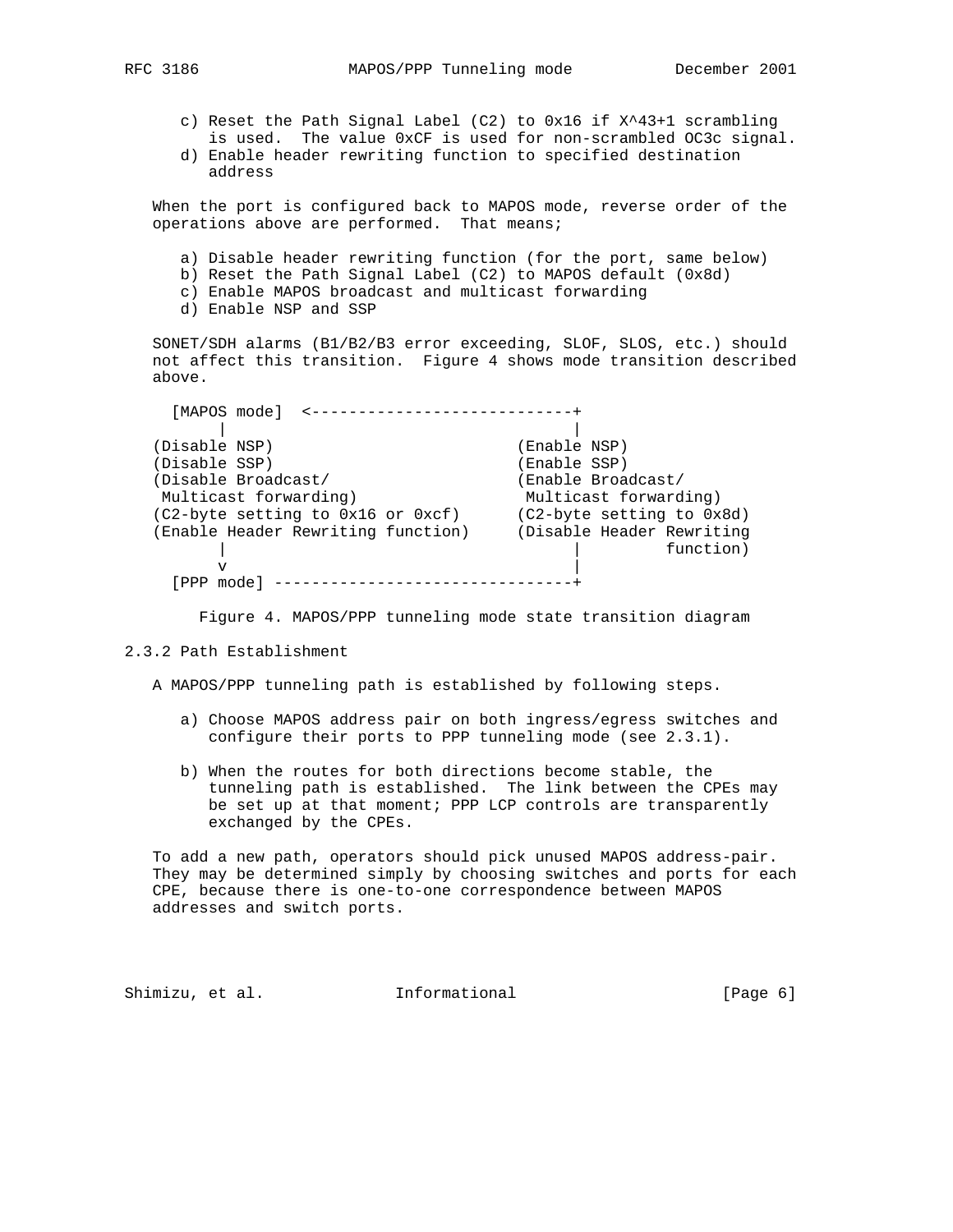Then, those ports should be configured to MAPOS/PPP tunneling mode on both of the switches. Frame reachability is provided by SSP [6] in the MAPOS network. When the frame forwarding for each direction are stable, the path is established and frame forwarding is started. Until then, the link between border switches and CPE should be down.

 A MAPOS/PPP tunneling path should be managed by the pair of MAPOS addresses. It should be carefully handled to avoid misconfiguration such as path duplication. For convenient management, path database can be used to keep information about pairs of MAPOS addresses. Note that the path database is not used for frame forwarding. It is for OAM&P use only.

2.3.3 Failure detection and indication

 When any link or node failure is detected, it should be indicated to each peer of the path. This is done by PPP [7] keep-alive (LCP Echo request/reply) for end-to-end detection.

 Consideration is required to handle SONET/SDH alarms. When a link between CPE and the MAPOS switch fails, it is detected by both the MAPOS switch and the CPE seeing SONET/SDH alarms. However, far-side link remains up and no SONET/SDH error is found; SONET/SDH alarms are not transferred to the far end because each optical path is terminated in MAPOS network. In this case, the far end will see 'link up, line protocol down' status due to keep-alive expiration.

 For example, Figure 5 shows a tunneling path. When link 1 goes down, MAPOS sw A and CPE A detects SONET/SDH alarms but MAPOS sw B and CPE A' do not see this failure. When PPP keep-alive expires, CPE A' detects the failure and stops the packet transmission. The same mechanism is used for failure within the MAPOS cloud (link 2). When a MAPOS switch is down, SSP handles it as a topology change.

 $1$  2 3 CPE A  $\leftarrow$  x-> MAPOS sw A ---(MAPOS cloud)--- MAPOS sw B  $\leftarrow$ ---> CPE A'

Figure 5. Link failure

2.3.4 Path removal

A MAPOS/PPP tunneling path is removed by following steps.

- a) Choose the path to remove, configure MAPOS switches on both ends of the path to disable the ports connected to the CPEs.
- b) Path database may be updated that the path is removed.

Shimizu, et al. 1nformational 1999 [Page 7]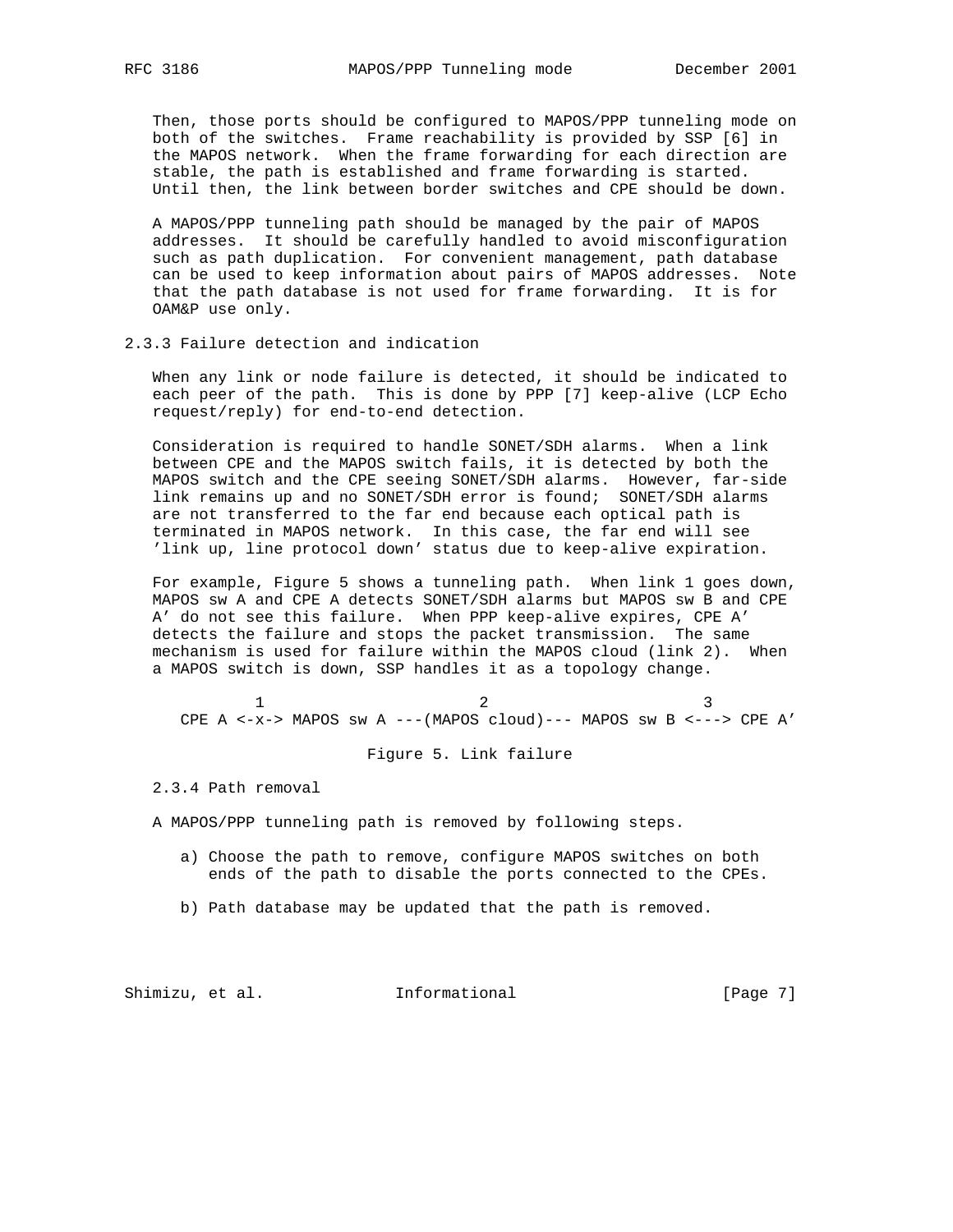c) When CPE is detached, port may be reset to MAPOS default configurations.

 Frames arriving after the destination port was disabled should be silently discarded and should not be forwarded to the port.

## 2.3.5 Provisioning and Design Consideration

 Because MAPOS does not have any QoS control at its protocol level, and POS does not have flow-control feature, it is difficult to guarantee end-end throughput. Sufficient bandwidth for inter-switch link should be prepared to support all paths on the link.

 Switches are recommended to ensure per-port fairness using any appropriate queuing algorithm. This is especially important for over-subscribed configuration, for example to have more than 16 OC12c paths on one OC192c inter-switch link.

 Although MAPOS v1 can be applied to the MAPOS/PPP tunneling mode, MAPOS 16 is recommended for ease of address management.

 Automatic switch address negotiation mechanism is not suitable for the MAPOS/PPP tunneling mode, because the path management mechanism becomes much more complex.

- 3. Implementation
- 3.1 Service example

 Figure 6 shows an example of MAPOS network with four switches. Inter-switch links are provided at OC192c and OC48c rate, customer links are either OC3c or OC12c rate. Some links are optically protected. Path database is used for path management.

 Using MAPOS-netmask with 8 bits, this topology can be extended up to 64 MAPOS switches, each equipped with up to 127 CPE ports. Switch addresses are fixed to pre-assigned values.

 The cost of optical protection (< 50ms) can be shared among paths. Unprotected link can also be coupled for more redundancy in case of link failure. SSP provides restoration path within few seconds.

Shimizu, et al. **Informational** [Page 8]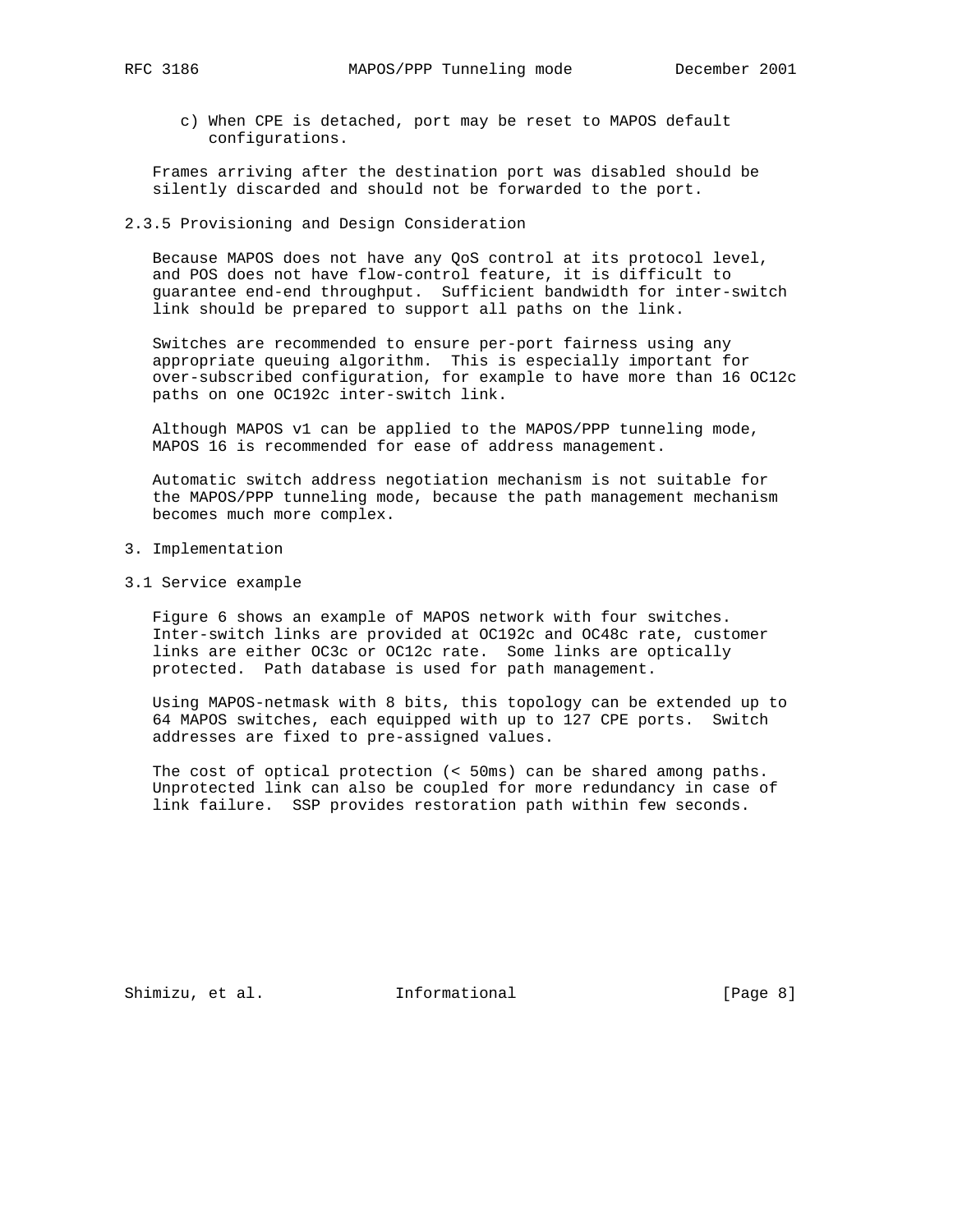

Figure 6. Example Topology and its Path Management

3.2 Evaluation of latency of reference implementation

 Figure 7 shows evaluation platforms in terms of latency measurement of MAPOS/PPP tunneling mode.

Shimizu, et al. 1nformational 1999 [Page 9]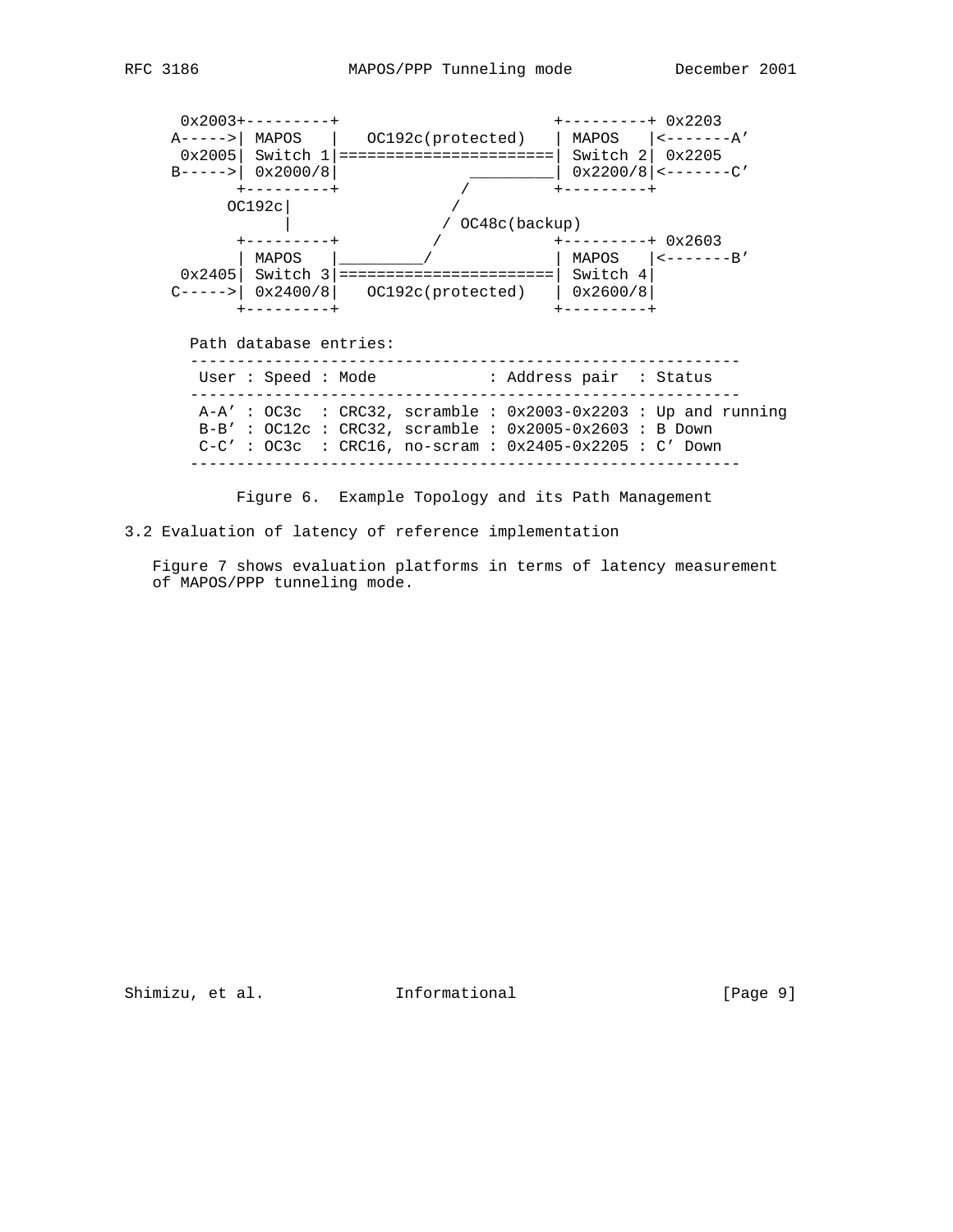Case 1: Base latency measurement

```
 Measurement
 Equipment
 +---------+ POS Unidirectional Flow, OC12c 30%, FCS 32bits,
| IXIA 400| payload-scrambling on (same for all cases)
\left| POS-LM \left| \left| \leftarrow \right|\vert OC12c x2\vert---+ Loopback
 +---------+
 (Using IxSoftware v3.1.148/SP1d)
```
Case 2: Router latency measurement

| Measurement      |                                          | Device Under Test    |
|------------------|------------------------------------------|----------------------|
| ---------+       | POS.                                     |                      |
|                  | IXIA 400 Unidirectional Flow   Cisco GSR |                      |
| $POS-LM$         |                                          | 12008/1port          |
| $ OC12c x2 $ --- | . <u>.</u>                               | OCI2CLC x2           |
| ---------+       |                                          | -----------          |
|                  |                                          | $(Using 12.0(15)SI)$ |

Case 3: MAPOS/PPP tunneling switch latency measurement

| Measurement           |                                          | Device Under Test |
|-----------------------|------------------------------------------|-------------------|
| $+ - - - - - - - - +$ | <b>DOS</b>                               |                   |
|                       | IXIA 400 Unidirectional Flow   CSR MAPOS |                   |
| POS-LM                | ------------------                       | CORESwitch80      |
|                       | $OCI2c x2$ -----------------------       | OC12c x2          |
|                       |                                          |                   |

 Figure 7. Latency measurement of reference platform for MAPOS/PPP tunneling mode

 There is a PPP connection between port 1 and 2 of the measurement equipment. Traffic comes from measurement equipment (IXIA 400) and forwarded by a device under test back to the equipment. Timestamping and latency calculation are performed by IXIA 400 automatically. Traffic Load is set to 30% of OC12c for offloading router.

 Results are shown in Table 1. Measurements were taken according to the RFC2544 requirements [8]. We measured 25 trials of 150 seconds duration for each frame size. Results are averaged and rounded to the 20 ns resolution of IXIA. 95% confidence interval (C.I.) value are also rounded.

Shimizu, et al. **Informational** [Page 10]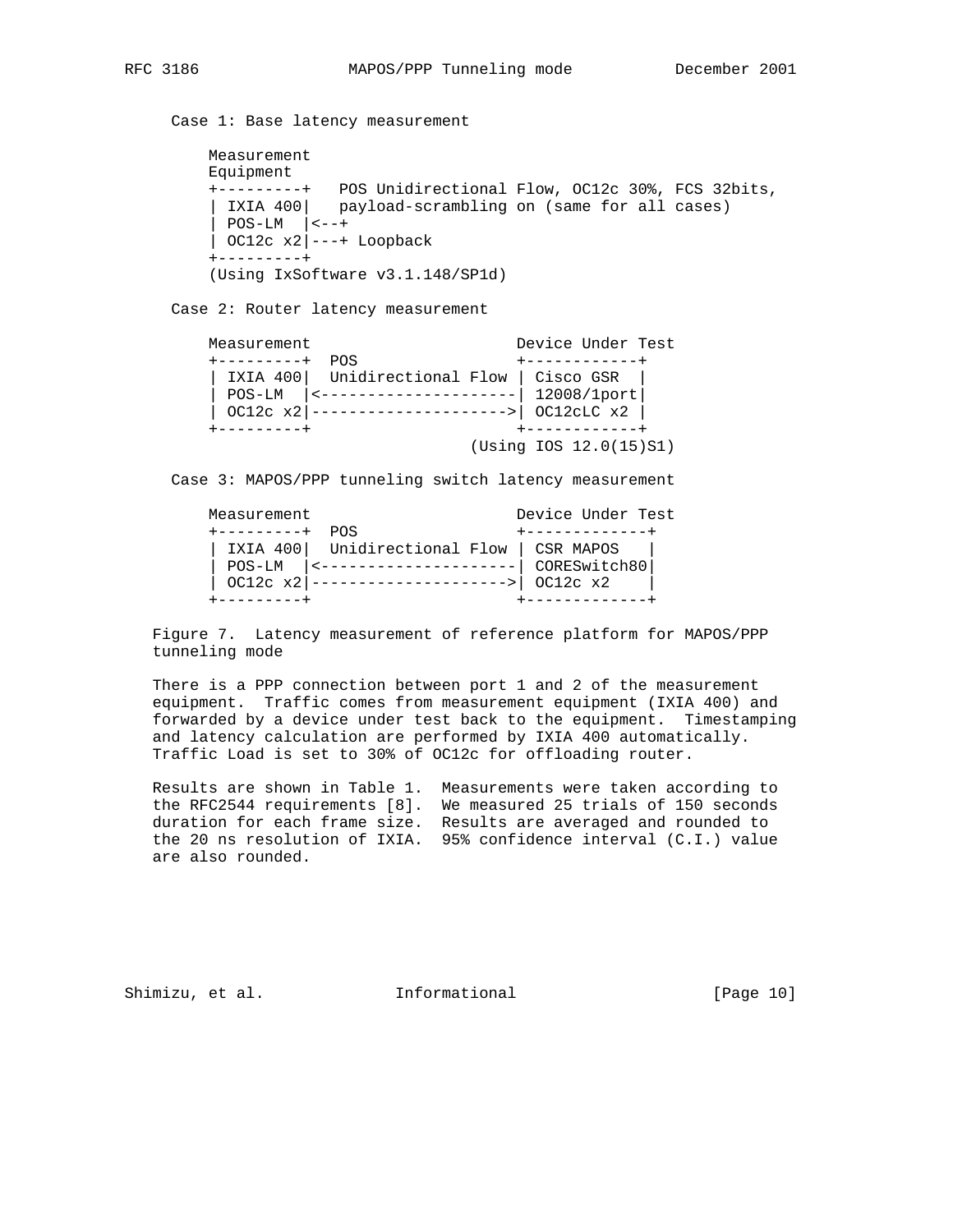-------------------------------------------------------------------- Frame size (bytes) 64 128 256 512 1024 1280 1518 -------------------------------------------------------------------- Latency(ns) -------------------------------------------------------------------- Case 1: Baseline 4060 5640 6940 9840 16420 20700 23340 95% C.I.(+/-) 20 80 60 180 80 100 120 -------------------------------------------------------------------- Case 2: Router 26560 28760 33860 44600 68280 80500 91160 95% C.I.(+/-) 200 100 160 220 100 100 200 -------------------------------------------------------------------- Case 3: Switch 11100 13480 16620 22920 36380 43900 49920 95% C.I.(+/-) 120 120 120 200 100 160 120 -------------------------------------------------------------------- Table 1. Results of Latency (ns) - Frame size (bytes)

This results shows that MAPOS/PPP tunneling mode does not cause any

 performance degradation in terms of latency view. A POS L2 switch was reasonably faster than a L3 router.

4. Security Considerations

 There is no way to control or attack a MAPOS network from CPE side under PPP tunneling mode. It is quite difficult to inject other stream because it is completely transparent from the viewpoint of the CPE. However, operators must carefully avoid misconfiguration such as path duplication. Per-path isolation is extremely important; switches are recommended to implement this feature (like VLAN mechanism).

 In addition, potential vulnerability still exists in a mixed environment where PPP tunneling mode and MAPOS native mode coexists in the same network. Use of such environment is not recommended, until an isolation feature is implemented in all MAPOS switches in the network. Note that there is no source address field in the MAPOS framing, which may make path isolation difficult in a mixed MAPOS/PPP environment.

Shimizu, et al. 1nformational [Page 11]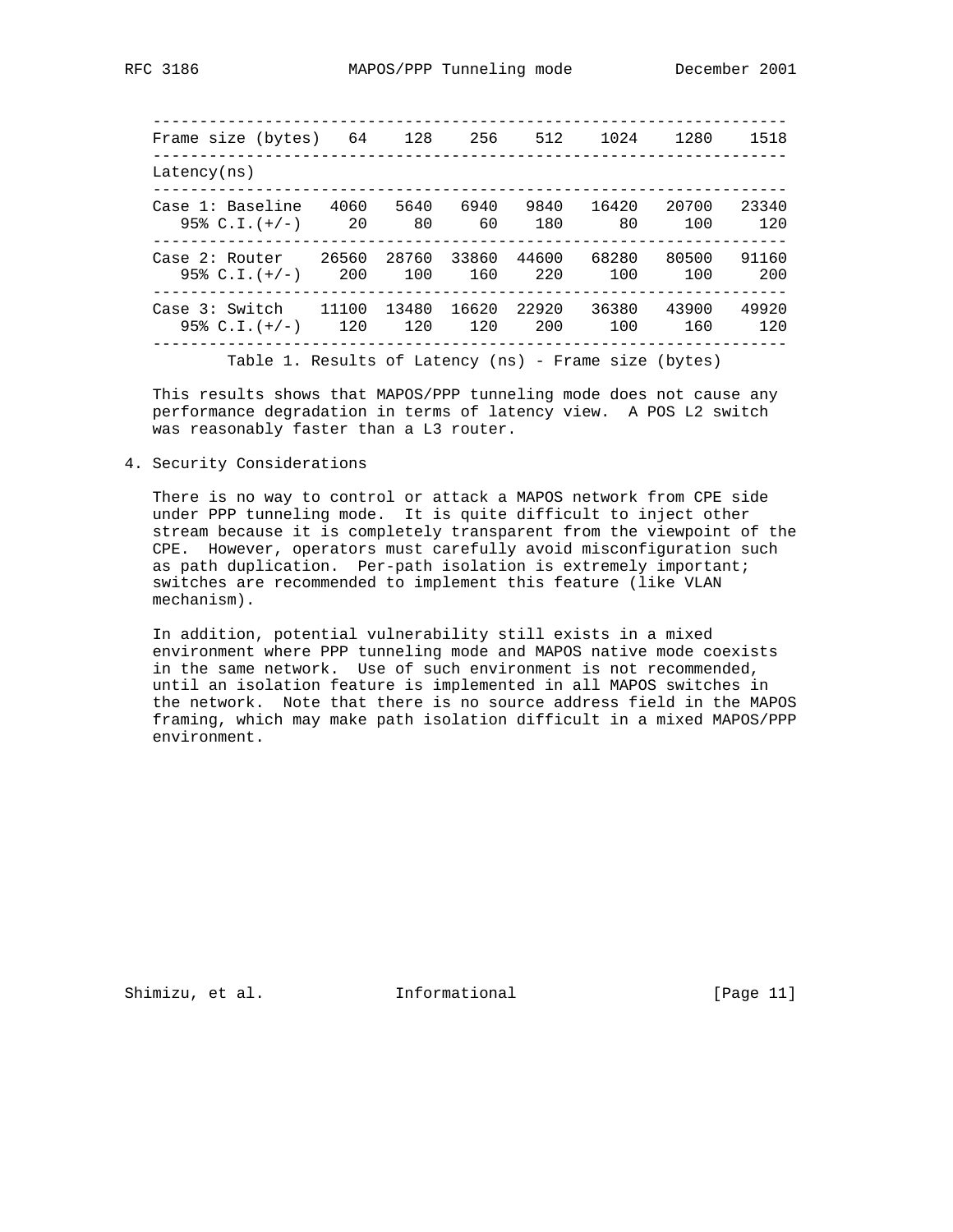# 5. References

- [1] Murakami, K. and M. Maruyama, "MAPOS Multiple Access Protocol over SONET/SDH Version 1", RFC 2171, June 1997.
- [2] Murakami, K. and M. Maruyama, "MAPOS 16 Multiple Access Protocol over SONET/SDH with 16 Bit Addressing", RFC 2175, June 1997.
- [3] Malis, A. and W. Simpson, "PPP over SONET/SDH", RFC 2615, June 1999.
- [4] Simpson, W., "PPP in HDLC-like Framing", STD 51, RFC 1662, July 1994.
- [5] Murakami, K. and M. Maruyama, "A MAPOS version 1 Extension Node Switch Protocol," RFC 2173, June 1997.
- [6] Murakami, K. and M. Maruyama, "A MAPOS version 1 Extension Switch-Switch Protocol", RFC 2174, June 1997.
- [7] Simpson, W., "The Point-to-Point Protocol (PPP)", STD 51, RFC 1661, July 1994.
- [8] Bradner, S. and J. McQuaid, "Benchmarking Methodology for Network Interconnect Devices", RFC 2544, March 1999.
- 6. Acknowledgments

 The authors would like to acknowledge the contributions and thoughtful suggestions of Takahiro Sajima.

Shimizu, et al. 1nformational [Page 12]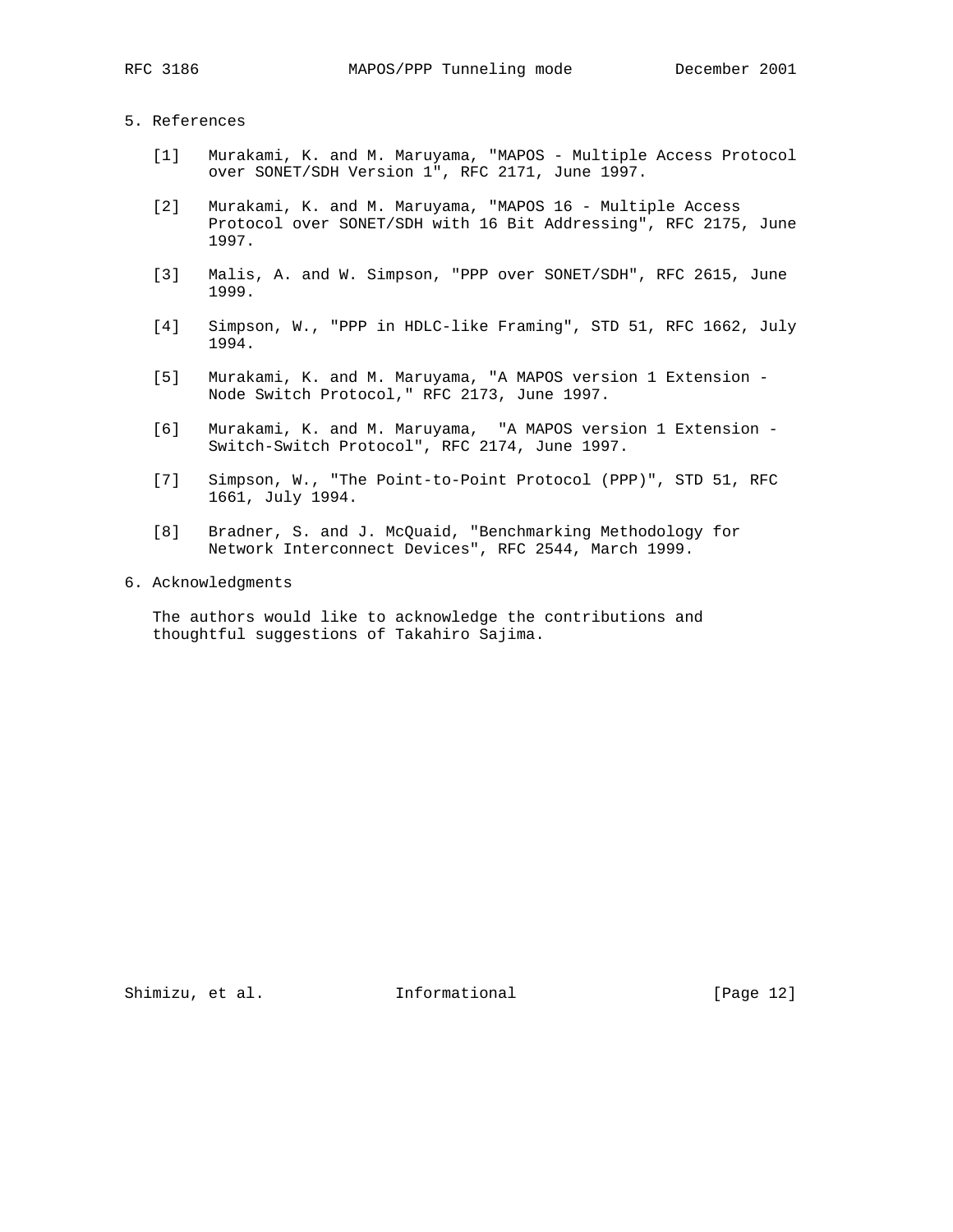# 7. Author's Address

 Susumu Shimizu NTT Network Innovation Laboratories, 3-9-11, Midori-cho Musashino-shi Tokyo 180-8585 Japan

 Phone: +81 422 59 3323 Fax: +81 422 59 3765 EMail: shimizu@ntt-20.ecl.net

 Tetsuo Kawano NTT Network Innovation Laboratories, 3-9-11, Midori-cho Musashino-shi Tokyo 180-8585 Japan

 Phone: +81 422 59 7145 Fax: +81 422 59 4584 EMail: kawano@core.ecl.net

 Ken Murakami NTT Network Innovation Laboratories, 3-9-11, Midori-cho Musashino-shi Tokyo 180-8585 Japan

 Phone: +81 422 59 4650 Fax: +81 422 59 3765 EMail: murakami@ntt-20.ecl.net

 Eduard Beier DeTeSystem GmbH Merianstrasse 32 D-90409 Nuremberg, Germany

EMail: Beier@bina.de

Shimizu, et al. 1nformational [Page 13]